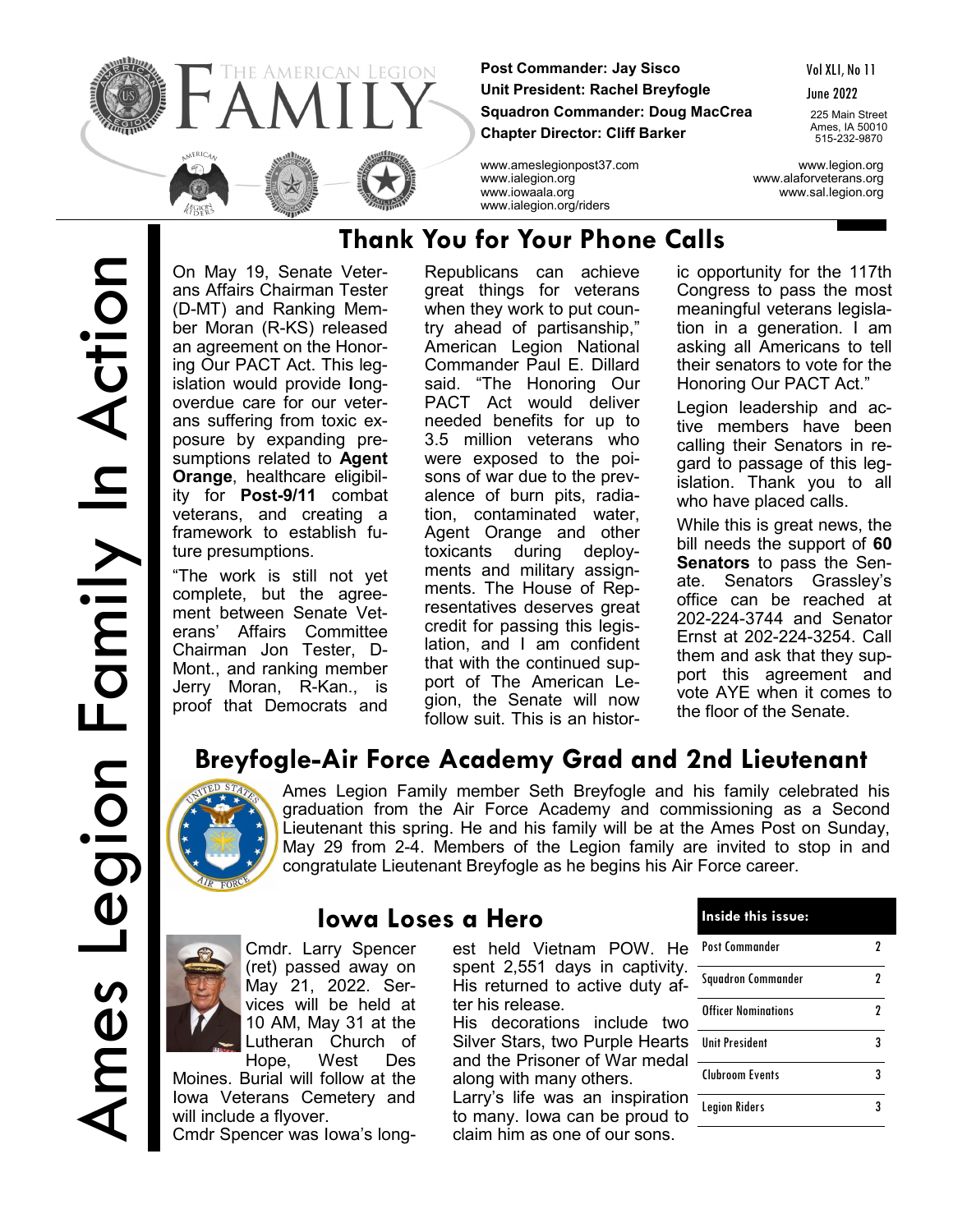#### **Post Commander Jay's Comments**

Hello Legion Family! Well Summer is almost upon us, even if the weather as I'm writing this makes one wonder. If you have travel plans during the summer, please be safe.

It's been quite a year. At this time last year, we were getting ready to reopen the Club Room and restart Bingo. We also restarted our monthly Steak Nights in October. The SAL was able to hold their biscuits and gravy breakfasts and the Auxiliary was able to hold their Cookie Fair in person in December and their Bake Sale in April.

Bingo has been doing well and has had a fairly consistent number of players each week. We can always use volunteers for Bingo, so if you can spare a few hours on a Sunday night let us know. The work isn't difficult.

The Legion is still short of it's membership goal. We do have some members that could use help in continuing their membership. If you'd be willing to sponsor a member, please let Doug Mac-Crea or myself know. If you haven't renewed your membership, please do so.

On this page in the Newsletter you'll see the nominees for leadership positions within the Post. If you're interested in filling a position, even if there is a name already attached, let Doug Mac-Crea, Stan Elliot, or Randy Freel know. We wouldn't mind having an election.

For coming events, we have election of officers in June, installation of officers in July, the Department Convention will be held July 7-10 in Des Moines, and throughout the summer we will be holding a pancake breakfast once a month (June  $18^{th}$ , July 16, August  $20^{th}$ , and September 17).

The pancake breakfasts are fundraisers for the Legion programs. These are free will donation. As always, volunteers are needed, so if you're able to help, let me or someone on the Leadership Team know or leave a note in my box.

Finally, I want to thank you all for the help and support I've received over the past year. I have truly enjoyed this past year and I feel I've learned a lot, but still have a lot to learn. We can always be better and should always strive to do more for Veterans and within our community.

Take care and stay safe!

#### **Squadron Commander Doug's Comments**

Memorial Day has come and gone and school is out. Yea – it's summertime!

As we start to spend more time outside with family and friends, both enjoying the great summer weather and all that goes with it, as well as spending more time doing yard work, we need to be mindful of our surroundings and of the need to remain vigilant and safe. More Americans are injured or killed over the next 3 months than the other 9 months of the year combined.

On June  $14<sup>th</sup>$  we will celebrate Flag Day, an event started by Wisconsin schoolteacher Bernard Cigrand in 1885. Several Presidents signed proclamations declaring June 14 as Flag Day, but it wasn't until 1949 that Congress formally declared June 14 as Flag Day, formalizing the day as a national day of observance for the history and meaning of our flag. I encourage all of our Sons to help our fellow citizens understand the history and importance of this day.

June also means that it is time to elect new Squadron Officers for the coming year. The current slate of nominees is outlined in this newsletter and as you can see there are some gaps that need to be filled. I am asking all of the Sons to look over the list of positions and strongly consider putting your name into the hat to lead the Squadron in the coming year. Just because we have a nominee for a position already does not mean that we can't have more than one nominee per position when we hold elections at the June meeting.

The summer months are usually slow for the Sons in terms of scheduled events. I strongly encourage you to look at the events being sponsored by or hosted by our Legion Family and volunteer to help. I guarantee that it will be a rewarding experience and that you will have some fun in volunteering.

With that, have a great June, I hope to see you at our June meeting on the 14<sup>th</sup>. Be safe and we hope to see you Be safe and we hope to see you at the Post!

#### **Leadership Candidates Reported-Openings Remain**

Below you will see listed the reports from the nominating committees for the Post, Unit and Squadron for the 2022-2023 year. There are open spots in each of the reports.

Those open spots are ideal for someone like you, someone that is dedicated to helping veterans, dedicated to helping veterans families and dedicated to making Ames a better place to live.

Of course, if you have not been an officer before, it may seem

| Commander              | Jay Sisco                         |
|------------------------|-----------------------------------|
|                        | First Vice Commander Doug MacCrea |
| Second Vice Commander  | Open                              |
| Adjutant               | Open                              |
| <b>Finance Officer</b> | <b>Randy Freel</b>                |
| Sergeant-at-Arms       | Open                              |
| Historian              | Dave Rehbein                      |
| Chaplain               | <b>Rickey Thompson</b>            |
| Service Officer        | <b>Bob Bellinghausen</b>          |
| <b>Executive Board</b> | Kevin Brace                       |
| <b>Cliff Barker</b>    | <b>Stan Elliott</b>               |
| Randy Breyfogle        | <b>Frank Andrew</b>               |

President Rachel B 1st Vice Jam<br>1st Vice 2nd Vice Kathy 2nd Vice Secretary Treasurer Marily Sergent at Arms Historian Chaplain Joy Executive Board Sandy Barb Sisco Sharon Bellin Kelli Hitsman Jan Schmidt

like this is a huge commitment but please remember that those who have served remain ready to help new officers learn their position and responsibilities. You will not be alone.

Consider that if you accept an office, you will be joining the leadership of one of the strongest Legion families in Iowa. Each group has their own programs but we work together as a family. Step forward and join one of our leadership teams. You will find the work rewarding and enjoy your time in the job.

| Breyfogle       | Commander                        | Doug MacCrea         |
|-----------------|----------------------------------|----------------------|
| ie Barker       | <b>First Vice Commander</b>      | Cort Pahl            |
| MacCrae         | Second Vice CommanderKeven Brace |                      |
| Keri Guy        | Adjutant                         | Mike Deacon          |
| yn Nerviq       | <b>Finance Officer</b>           | Randy Freel          |
| Jay Sisco       | Sergeant-at-Arms                 | Open                 |
| Open            | Historian                        | Open                 |
| ⁄ce Elliott     | Chaplain                         | <b>Roger Elliott</b> |
| v Deacon        | <b>Executive Board</b>           | <b>Stan Elliott</b>  |
| ghausen         | <b>Steve Malmquist</b>           | Jay Sisco            |
| $\Omega$ chmidt |                                  |                      |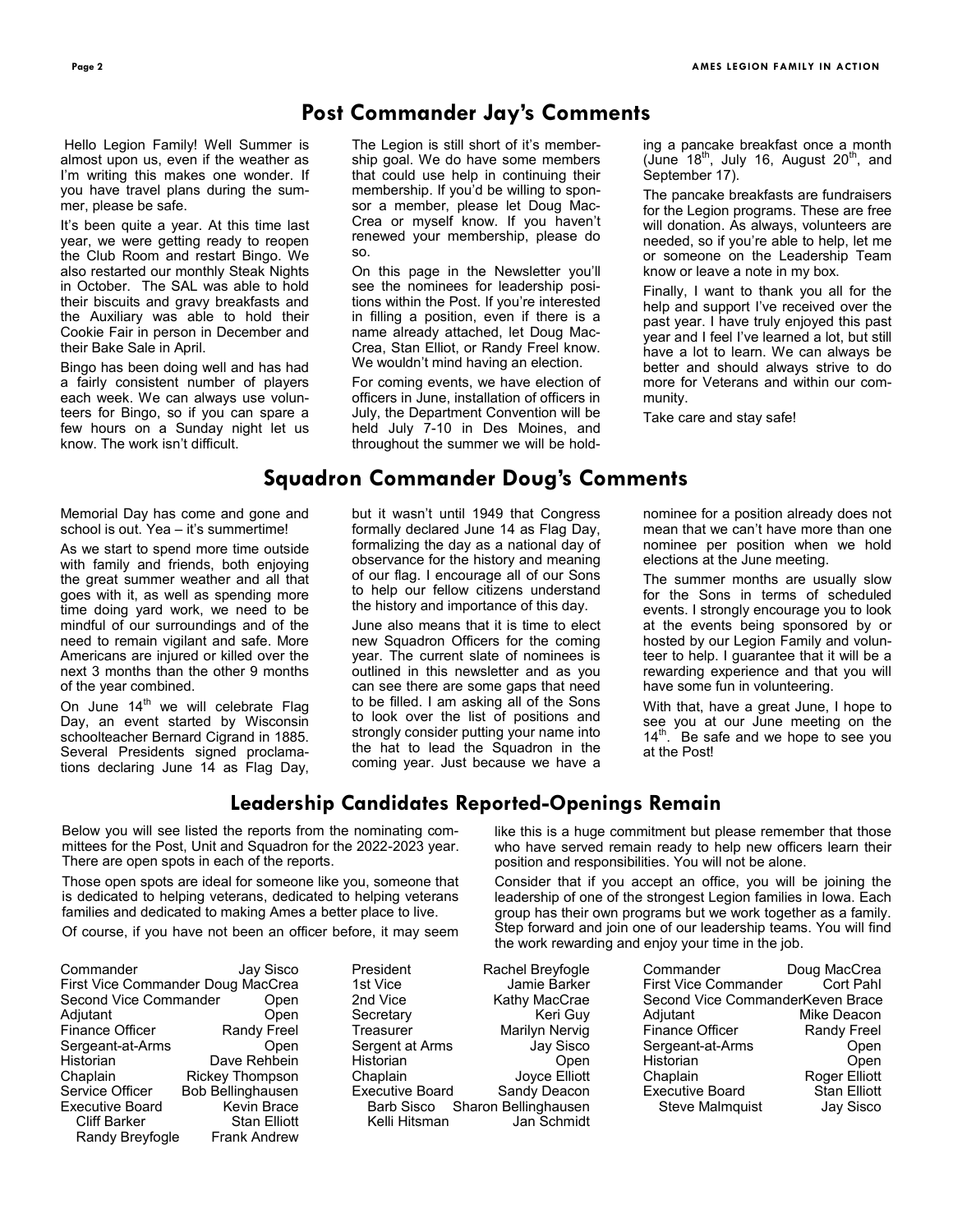We are so excited for the warmer weather and the fact that Summer is almost here. We will still have some of our great weekly specials going on throughout the Summer so please stop in and join us. We would love to see you. Our Wednesday night meals continue to be a popular night in the clubroom. Our volunteers put a lot of effort and time in to help out with those meals every week and we really appreciate it. We have a pretty open policy about bringing outside food into the clubroom most nights but we would kindly ask that on big food nights like Wednesday's meals, fish fries, steak nights etc. that you refrain from bringing in outside food. We try to offer something for everyone on those nights so if there is something you would like to see on the menu please let us know.

Curbside Meals-please check the Facebook page and the weekly updates for our full menu each week

"Old Glory", "Stars and Stripes", "The Star Spangled Banner". These are the names of one of the most recognizable symbols of the United States, our flag. June 14th is Flag Day. This date commemorates the day in 1777 the United States approved the first design for the first national flag. Nearly four decades later a poem written by Frances Scott Key, entitled the Defiance of Fort McHenry became the lyrics of our National Anthem. The remaining parts of the flag that inspired this poem is on display at the Smithsonian's Museum of American History.

This Flag Day, June 14th, also marks one year since our Juniors installed a Flag Box for worn/tattered flags placed at our post. This box allows a way for the Ames Community to properly dispose of Flags no longer suited for flying.

Did you know that not only can you dispose of your Flag at the Post, but you can also order a replacement flag? You can stop in at the Post or order through Emblem Sales. Either way our post can get credit for Flag sales. When ordering online, set up an account and where indicated use Post 37 as the Post you are supporting.

Thank you to everyone who came out to help plant flowers at the Ames Veterans Memorial. Fortunately, the weather held off and we were able to clean up the flower beds, plant flowers and add new mulch to the beds. Thank you to Jamie Barker for organizing this event.

Wed. June 1-Hand breaded chicken strips

Wed. June 8-Meatloaf

Wed. June 15-Burger Night

Wed. June 22-Ham Balls Wed. June 29-Steak Night

These meals are available for pickup or dine-in from 5-6:30pm. Call anytime after 2pm to order.



Kudos-Thanks to all **THANK YOU** who helped out over the last month. It is greatly appreciated. Tom Fowler, Russ and Vicki Belz, Paul Madsen,

Sandy Deacon, Mike Deacon, Ken Woodley, Bill Donovan, Julie Rinard, Colten Christensen, Addison Donovan and Rodger VanVoorhis.

#### **President Rachel's Comments**

**Clubroom News**

We are inching ever so close to our membership goal. We have less than 20 to go! If you are willing to sponsor a member, please notify our membership chair, Sandy for details. We will be having our Unit Elections taking place at our June 7th meeting. It is very important that we have as many members as possible present at this meeting. Please take about 1 hour of your time and come to the post and join in the meeting.

Girls State will be held in-person this year at the Drake Campus June 19-24. The unit is sponsoring 2 Citizens from Ames High School.

Department of Iowa Junior Camp is August 7-12 with it convening on August 12 with the Juniors Department Convention on August 12th. If you have a Junior member age 8-17, please consider having them attend Junior Camp. Registration deadline is June 15th. It is a way for Juniors from across the state to network and have some fun!

Also, in regards to Juniors Camp, there will be a fundraiser on July 8th at the Department Convention entitled "What's in the Bag". This is a similar fundraiser to last year's "Purses, Purses, Purses". If you are willing to donate a bag to be auctioned off for this event, please let me know

#### **Legion Riders**

Hello again from the Legion Riders!

In typical spring fashion, plans get made and then Mother Nature sees fit to adjust them for us. Such was our first dinner ride. After a wonderful Saturday where your Riders helped the Sleeping Angels Foundation raise nearly 65K dollars, we were met on Sunday with wind and rain and not riding weather at all. But the day before, May 7th, your Riders led 31 people, on 21 bikes from Boone to the Templeton Rye Distillery and back. If you've never been it's a certain must visit. The history and the staff are both something to experience. After we got back, a dinner and auction rounded out a great day. None of it would have been possible without a great team of Riders supporting what we do. Hopefully the weather on the 28th will be better for our dinner ride to Copperhead in Stratford.

Next up is the 6th District Legacy Ride. We'd like to thank the Legion, the Auxiliary, and the SAL for all of their generous donations. We will take those, as well as the donations from other posts and other members of the 6th District and pool them at Department convention and present them to the Department Commander. From there we will take all of the donations from around Iowa, and present them at National Convention. If you would like to join us on our 6th District Legacy Ride, June 11th, we will depart from Department headquarters at 930 AM, We will be stopping at Cumming, Waukee, Johnston for lunch at the Cozy Cafe, and then on to Polk City and ending at Ames. Feel free to follow along at the tail in your cars or meet us at one of the stops. If you'd like to make a personal donation, you can make checks payable to the American Legion 6th District.

Coming up later this summer is our Annual Ride to the Rock on June 4th, where we go see the latest painting of the Freedom Rock in Menlo, IA, a Bike Night at Big Barn Harley Davidson to raise funds for the commissioning of the USS Iowa, several of us are riding the full Legacy Run from Mobile, AL to Milwaukee, WI, and a Legion Riders ride across the state from Sargent Bluff to Dubuque with Riders from all over Iowa.

Did I miss anything? Probably, yes. We're going to be putting on some miles for 2022, join us as a supporter and come along. We would love to have you.

Until then ride safe, and ride often. Cliff B.

Director, Chapter 37, Ames ALR